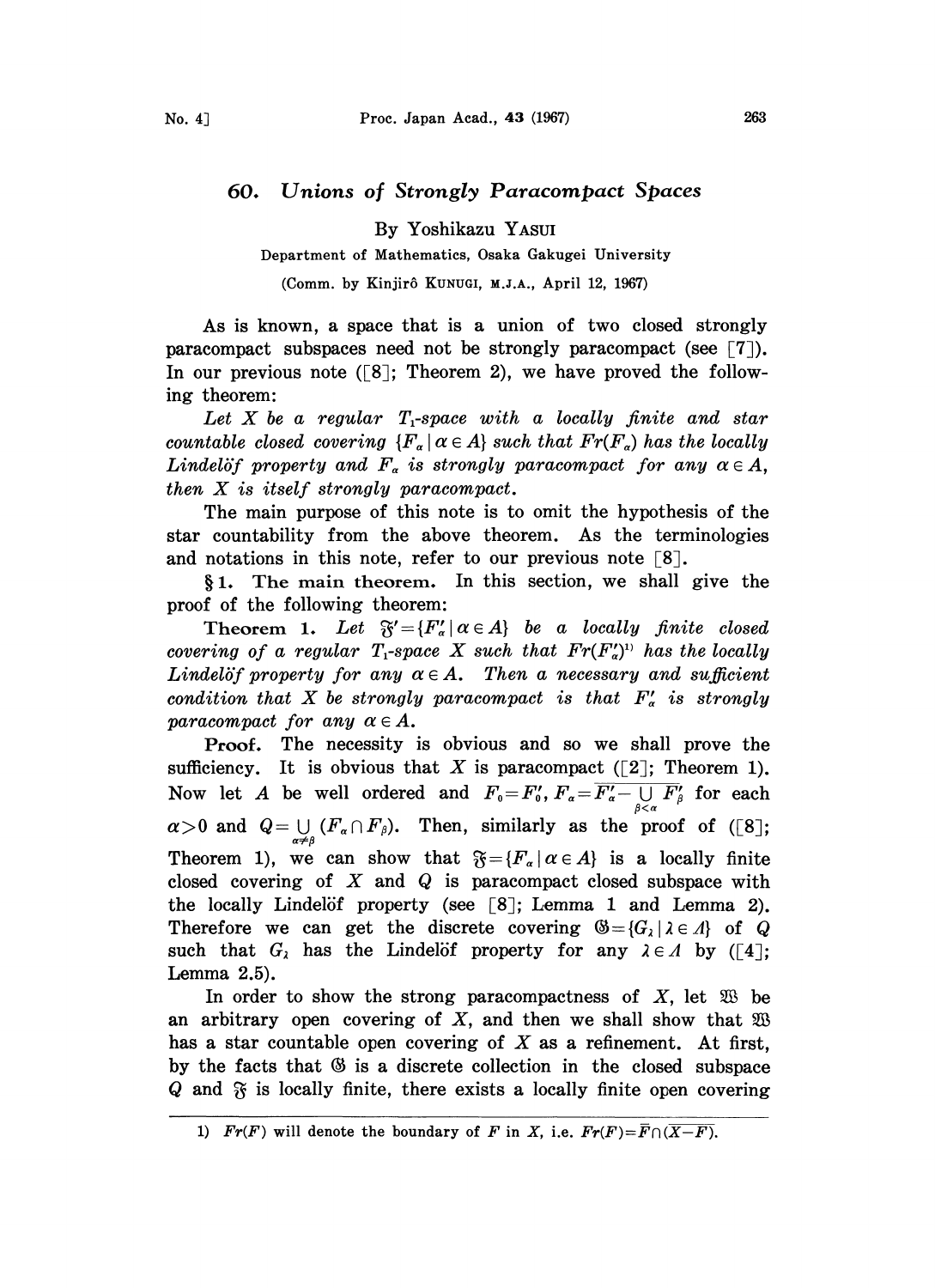U of X as a star refinement of  $\mathfrak W$  such that each member of U intersects at most one element of  $\otimes$  and intersects only finitely many elements of  $\mathfrak{F}$  (see [6]; Theorem 2).

Next, let  $\mathfrak{U}_{\alpha} = \mathfrak{U} \wedge F_{\alpha}^{2}$  for each  $\alpha \in A$ , and so  $\mathfrak{U}_{\alpha}$  has a star finite open covering  $\mathfrak{Q}_\alpha$  of  $F_\alpha$  as a refinement by the strong paracompactness of  $F_{\alpha}$  for each  $\alpha \in A$ . From the Lindelöf property of  $F_{\alpha} \cap G_{\lambda}$ , we can get a countable subcollection  $\mathfrak{Q}_{\alpha\lambda}$  of  $\mathfrak{Q}_{\alpha}$  such that  $\mathfrak{Q}_{\alpha\lambda}$  is a covering of  $F_{\alpha} \cap G_{\lambda}$ , where we may assume that each member of  $\Omega_{\alpha\lambda}$  intersects  $F_{\alpha} \cap G_{\lambda}$  and so  $\{\Omega_{\alpha\lambda} | \lambda\}$  is mutually disjoint for each  $\alpha \in A$ .

Still more, for each  $\lambda$ , let

$$
\mathfrak{Q}'_2 = \left\{ \bigcup_{j=1}^n V_{l(\alpha_j)}^{\alpha_{j\lambda}} \middle| V_{l(\alpha_j)}^{\alpha_{j\lambda}} \in \mathfrak{Q}_{\alpha_{j\lambda}} \text{ for } j=1,\cdots,n; \bigcap_{j=1}^n V_{l(\alpha_j)}^{\alpha_{j\lambda}} \neq \emptyset; \\ \text{and} \right\}
$$

 $\mathfrak{Q}_i = \{ \text{Int}(V)^{3i} \mid V \in \mathfrak{Q}'_i \}.$ 

Then  $\mathfrak{Q}_\lambda$  is a covering of  $\mathfrak{G}_\lambda$  (see [8]; Proof of Theorem 1), and furthermore we shall show the star countability of  $\mathfrak{Q}'_2$  and hence of  $\mathfrak{Q}_i$ .

For this purpose, let  $\alpha_0$  be any element of A and  $V^{\alpha_0\lambda}$  be any member of  $\mathfrak{D}_{\alpha_0\lambda}$ , and then it is sufficient to prove that  $V^{\alpha_0\lambda}$  intersects at most only countably many elements of  $\mathfrak{Q}'_2$ . Since  $\mathfrak{Q}_\alpha$  is a refinement of U for any  $\alpha \in A$ ,  $V^{\alpha_0\lambda}$  intersects only finitely many elements of  $\{F_{\alpha} | \alpha \in A\}$  and denote all of such indices by  $\{\alpha_1, \dots, \alpha_n\}.$ Then, for the countability of  $\mathfrak{Q}_{\alpha,i}$  for  $i=1,\dots,n$ ,  $\bigcup_{i=1}^{n} \mathfrak{Q}_{\alpha,i}^{*i}$  intersects only countably many elements of  $\{F_{\alpha}\}\$  and hence denote all of such<br>indices by  $\{\beta_1, \beta_2, \dots\}$ . Therefore  $\sum_{i=1}^{n} \left\{\bigcup_{i=1}^{m} V_{l(\beta_{ij})}^{\beta_{ij}\lambda}\right| V_{l(\beta_{ij})}^{\beta_{ij}\lambda} \in \sum_{i,j} l(\beta_{i,j})$ <br>=1, 2,  $\cdots$  for  $j = 1, \dots, m$ ; is countable and it is easily seen that  $V_{i_0}^{\alpha_0}$  intersects at most only elements of  $\mathfrak{Q}_i''$ . This fact shows the star countability of  $\mathfrak{Q}_i'$  and hence of  $\mathfrak{Q}_\lambda$  for each  $\lambda \in \Lambda$ .

Lastly let

$$
\mathfrak{D}_{\alpha} = \left\{ V - Q \mid V \in \mathfrak{D}_{\alpha} - \bigcup_{\lambda} \mathfrak{D}_{\alpha \lambda} \right\} \quad \text{for each } \alpha \in A,
$$

and

$$
\mathfrak{H}\!=\!\left(\underset{\alpha}{\cup}\ \mathfrak{H}_{\alpha}\right)\cup\left(\underset{\lambda}{\cup}\ \mathfrak{O}_{\lambda}\right)\!.
$$

Then we shall show that this collection  $\hat{\mathfrak{D}}$  is a star countable open covering of X and a refinement of  $\mathfrak{B}$ .

<sup>2)</sup> Let  $\mathfrak A$  be a collection of subsets of X and, Y be a subset of X, then  $\mathfrak{A} \wedge F$  will denote the collection  $\{A \cap Y \mid A \in \mathfrak{A}\}.$ 

<sup>3)</sup> Int(V) will denote the interior of V in X.

<sup>4)</sup> For the collection  $\mathfrak A$  of subsets of X,  $\mathfrak A^*$  will denote the set  $\cup \{A \mid A \in \mathfrak A\}$ .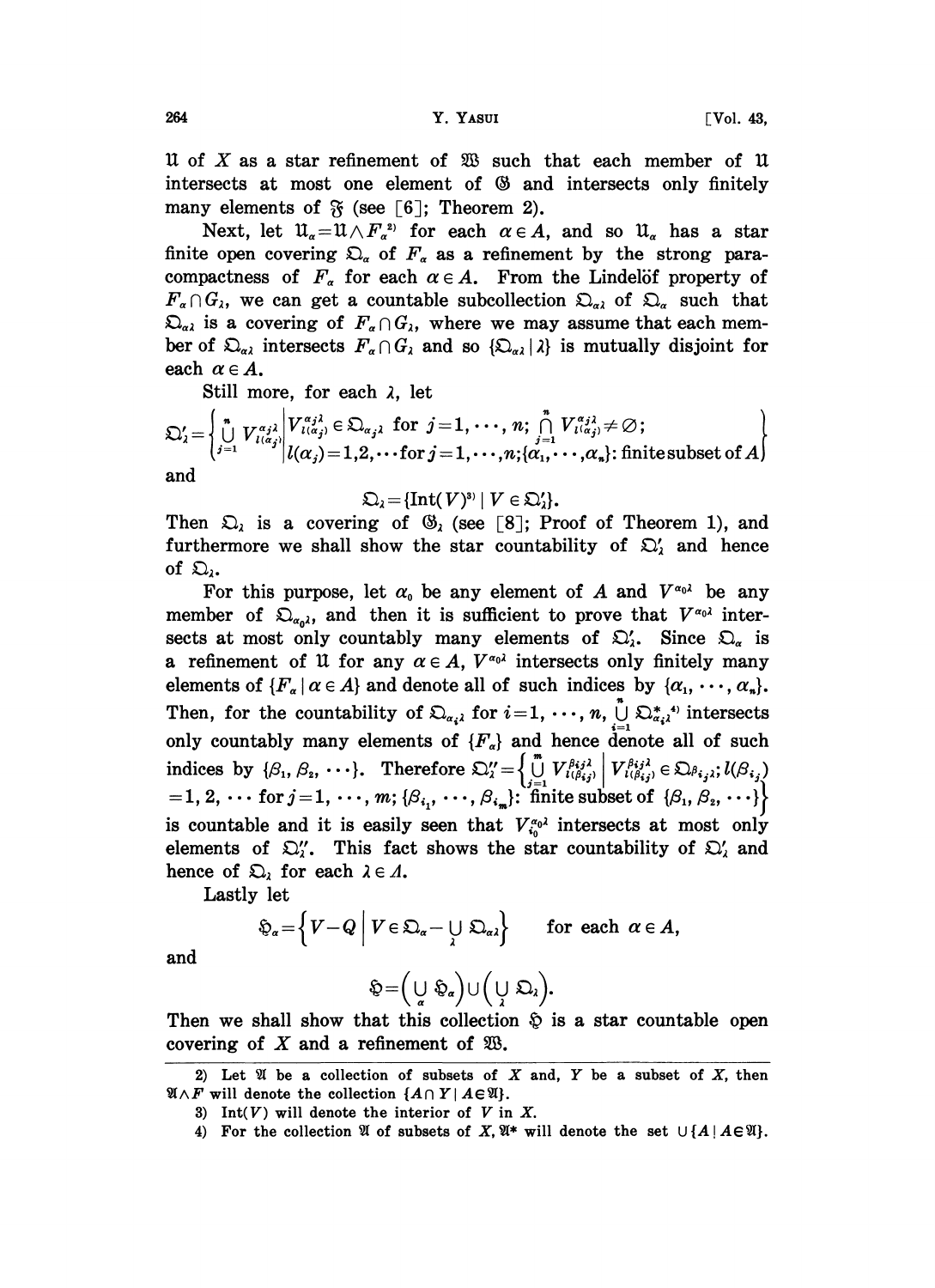(1)  $\hat{\varphi}$  is an open covering of X and a refinement of  $\mathfrak{B}$ . This is quite similarly proved as our previous note  $(8)$ ; Proof of Theorem 1).

 $(2)$   $\&$  is star countable.

(2.1) Let  $\alpha_0$  be an arbitrary element of A and  $V-Q$  be an arbitrary element of  $\mathfrak{D}_{\alpha_0}$ , where  $V \in \mathfrak{D}_{\alpha_0} \cup \mathfrak{D}_{\alpha_0}$ , and then we shall<br>show that  $V - Q$  intersects only countably many elements of  $\mathfrak{D}$ show that  $V-Q$  intersects only countably many elements of  $\mathfrak{D}$ .

(2.1.1)  $\mathfrak{D}_{\alpha_0}^* \cap \mathfrak{D}_{\alpha}^* = \emptyset$  for any  $\alpha \neq \alpha_0$ . This is obvious, by the definitions of  ${\{\mathfrak{D}}_{\alpha} | \alpha \in A\}$  and Q.

show that  $V-Q$  intersects only countably many elements of  $\mathfrak{D}$ .<br>
(2.1.1)  $\mathfrak{D}_{\alpha_0}^* \cap \mathfrak{D}_{\alpha}^* = \emptyset$  for any  $\alpha \neq \alpha_0$ . This is obvious, by the<br>
definitions of  $\{\mathfrak{D}_\alpha | \alpha \in A\}$  and  $Q$ .<br>
(2.1.2) All the (2.1.2) All the indices  $\{\lambda \mid \lambda \in \Lambda\}$  such that  $(V-Q) \cap (\Sigma_{\lambda}')^* \neq \emptyset$ On the other hand, V,  $V_{i(\alpha_0)}^{\alpha_0} \in \mathfrak{O}_{\alpha_0} \subset \mathfrak{O}_{\alpha_0}$  and furthermore  $\mathfrak{O}_{\alpha_0}$  is star  $\text{and } (V - Q) \cap V_{\iota(\alpha_0)}^{\alpha_0} \neq \emptyset$ , and so  $V \cap V_{\iota(\alpha_0)}^{\alpha_0} \neq \emptyset$ .<br> $\binom{\alpha_0}{\iota(\alpha_0)} \in \mathfrak{Q}_{\alpha_0} \iota \subset \mathfrak{Q}_{\alpha_0}$  and furthermore  $\mathfrak{Q}_{\alpha_0}$  is star finite, and hence V intersects only finitely many elements of  $\bigcup \mathfrak{Q}_{\alpha_0\lambda}$ . If we denote them by  $V^{\alpha_0\lambda_1}, \cdots, V^{\alpha_0\lambda_m}$ , where  $V^{\alpha_0\lambda_i} \in \mathfrak{D}_{\alpha_0\lambda_i}$  for each  $i=1,\ldots,m$ , then we have  $\lambda \in \{\lambda_1,\ldots,\lambda_m\}$  by the mutual disjointedness of  $\{\mathfrak{D}_{\alpha_0\lambda} \mid \lambda \in \Lambda\}.$ 

(2.1.3)  $V-Q$  intersects only countably many elements of  $\mathfrak{O}_\lambda$ for any  $\lambda$ . In fact, since  $\sum_{\alpha=1}^{\infty}$  intersects only countably many elements of  $\{F_\alpha \mid \alpha \in A\}$  (we denote them by  $\{\beta_1, \beta_2, \cdots\}$ ),  $\alpha_0 \in \{\alpha_1, \cdots, \alpha_n\}$ and  $\bigcap^n V$ =  $\{a_i\}_{i(\alpha_j)}^{\alpha_j} \neq \emptyset$ , so we have  $\{\alpha_1, \dots, \alpha_n\} \subset \{\beta_1, \beta_2, \dots\}$ . This means: If  $(V-Q) \cap V_0 \neq \emptyset$ , then  $V_0 \in \mathfrak{Q}_2''$ , where

$$
\mathfrak{Q}_2'''=\left\{\bigcup_{i=1}^k V_{l(\beta_{i_i})}^{\beta_{i_i}\lambda}\middle|\begin{array}{c}V_{l(\beta_{i_i})}^{\beta_{i_i}\lambda}\in\mathfrak{Q}_{\beta_{i_i}\lambda};\ l(\beta_{i_i})=1,\,2,\,\cdots;\ \{\beta_{i_1},\,\cdots,\,\beta_{i_p}\}:\\\ \text{finite subset of }\{\beta_1,\,\beta_2,\,\cdots\}\end{array}\right\}\right\}\ .
$$

Therefore  $V-Q$  intersects only countably many elements of  $\mathfrak{Q}'_1$  from the countability of  $\mathfrak{Q}''$ .

(2.1.4)  $\hat{\mathfrak{D}}_{\alpha_0}$  is star countable. This is obvious by the star countability of  $\mathfrak{Q}_{\alpha_0}$ .

From the assertions  $(2.1.1)$ ,  $(2.1.2)$ ,  $(2.1.3)$ , and  $(2.1.4)$ , we can  $get(2.1).$ 

(2.2) Let  $\lambda_0$  be an arbitrary index of  $\Lambda$  and  $V_0 = \bigcup_{j=0}^n V_{l(\alpha_j)}^{\alpha_j \lambda_0}$  be any (2.2) Let  $\lambda_0$  be an arbitrary index of  $\Lambda$  and  $V_0 = \bigcup_{j=0}^{n} V_{l(\alpha_j)}^{\alpha_{j} \lambda_0}$  be any element of  $\mathfrak{Q}'_{\lambda_0}$  (where  $V_{l(\alpha_j)}^{\alpha_{j} \lambda_0} \in \mathfrak{Q}_{\alpha_j \lambda_0}$  for  $j = 0, 1, \dots, n$ ), and then we shall show that  $V$  in shall show that  $V_0$  intersects only countably many elements of  $\mathfrak{D}$ . For this purpose, it is sufficient to show that  $V^{\alpha_0 \lambda_0} \in \mathfrak{D}_{\alpha_0 \lambda_0}$  intersects only countably many elements of  $\mathfrak{D}$ .

countably many elements by  $\mathfrak{D}$ .<br>(2.2.1)  $\mathfrak{D}'_{20}$  is star countable. This is already shown.

(2.2.2) All the indices  $\{\lambda' | \lambda' \neq \lambda_0\}$  that  $V^{\alpha_0 \lambda_0}$  intersects  $\mathfrak{D}^*_{\alpha_0 \lambda'}$  is countable. This is evident by the mutual disjointedness of  $\{\mathfrak{D}_{\alpha_0\lambda} \mid \lambda\}$ and we denote their indices by  $\{\lambda_1, \lambda_2, \cdots\}$ .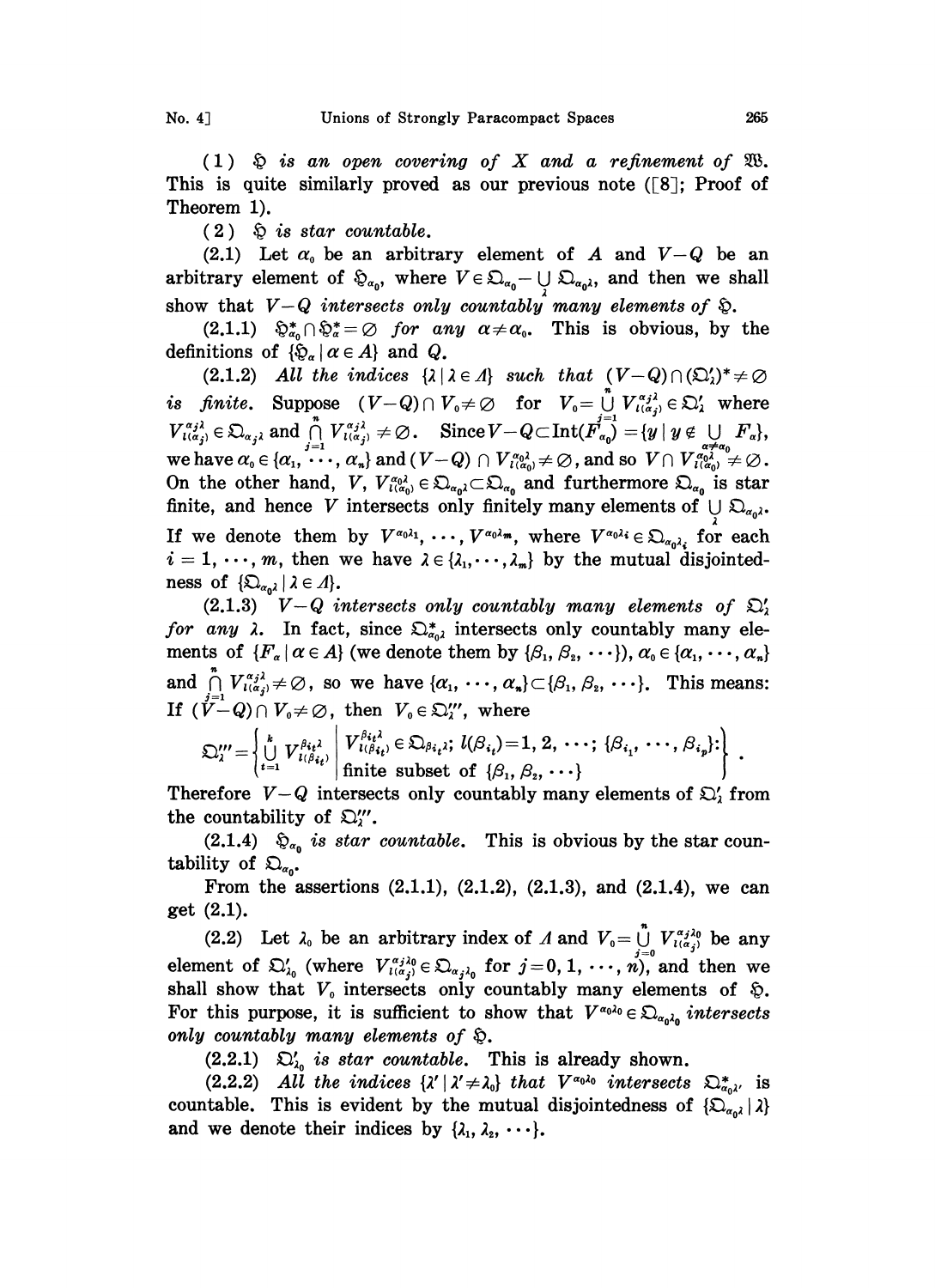266 Y. YASUI -Vol. 43,

(2.2.3) If  $\lambda \neq \lambda_0$  and  $\beta \neq \alpha_0$ , then  $V^{\alpha_0 \lambda_0} \cap V^{\beta \lambda} = \emptyset$  for any  $V^{\beta \lambda} \in \mathfrak{D}_{\beta \lambda}$ . Suppose  $x \in V^{\alpha_0 \lambda_0} \cap V^{\beta \lambda}$ , then  $x \in F_{\alpha_0} \cap F_{\beta} \subset Q = \bigcup_i G_{\lambda}$  and so  $x \in G_{\lambda}$ , for some  $\lambda' \in \Lambda$ . On the other hand, since  $V^{\alpha_0 \lambda_0} \in \mathfrak{D}_{\alpha_0 \lambda_0}$ , hence  $V^{\alpha_0 \lambda_0} \cap G_{\lambda}$ and so we have  $\lambda' = \lambda_0$  by  $x \in V^{\alpha_0 \lambda_0} \cap G'_{\lambda}$ . Similarly we have  $\lambda' = \lambda$ . This contradicts to  $\lambda \neq \lambda_0$ .

 $(2.2.4)$  V<sup> $\alpha_0\lambda_0$ </sup> intersects only countably many elements of  $\mathfrak{D}'_{\lambda'}$ (2.2.4)  $V^{a_0a_0}$  intersects only countably many elements of <br>for any  $\lambda' \neq \lambda_0$ . Suppose  $V'_0 = \bigcup_{i=1}^m \{V_{i(\beta_i)}^{\beta_i\lambda_i} \in \mathfrak{Q}_{\beta_i\lambda'}\} \in \mathfrak{Q}'_\lambda$  and  $V'_0 \cap V^{a_0\lambda_0} \neq$ Then we have  $\lambda' = \lambda_{i_0}$  for some  $i_0$ , and  $\alpha_0 \in {\beta_1, \dots, \beta_m}$  from (2.2.2)<br>and (2.2.3). Since  ${\{\mathfrak{Q}}_{\alpha,i}\mid i=1, 2, \dots\}}$  is countable,  $\bigcup_{i=1}^{\infty} {\mathfrak{Q}}_{\alpha,i}^*$  intersects and (2.2.3). Since  $\{\mathfrak{D}_{\alpha_0\lambda_i} \mid i=1, 2, \cdots\}$  is countable,  $\bigcup_{i=1}^{\infty} \mathfrak{D}_{\alpha_0\lambda_i}^*$  intersects only countably many elements of  ${F_{\alpha} | \alpha \in A}$  and we denote them by  $\{F_{r_1}, F_{r_2}, \cdots \}.$ 

Furthermore, by the definition of  $\sum_{i_0}^{l_i}$ , we have  $\bigcap_{i=1}^{m} V_{l(\beta_i)}^{\beta_{i\lambda i_0}} \neq \emptyset$ .<br>This means that if  $V^{\alpha_0 \lambda_0} \cap \left(\bigcup_{i=1}^{m} V_{l(\beta_i)}^{\beta_{i\lambda i}}\right) \neq \emptyset$ , then  $\lambda' \in \{\lambda_1, \lambda_2, \cdots\}$  and  $\beta_i \in \{\gamma_j | j = 1, 2$ and  $V_0' \in \mathfrak{Q}'_{\lambda'}$ , then  $V_0' \in \bigcup \{\mathfrak{Q}_{\tau,i_k} \mid i,j=1,2,\cdots\} = \mathfrak{Q}_{\lambda_0}'''.$  From the and  $V'_0 \in \mathfrak{Q}'_2$ , then  $V'_0 \in \mathbb{U} {\{\mathfrak{Q}_{r_{j\lambda_i}} | i, j = 1, 2, \cdots\}} = \mathfrak{Q}_{\lambda_0}''''$ . From the countability of  $\mathfrak{Q}_{\lambda_0}''''$ , we can get the assertion (2.2.4).<br>
(2.2.5) Let  $\alpha$  be any element of  $A - {\{\alpha_0\}}$  and  $V - Q$ countability of  $\sum_{\lambda_0}^{\prime\prime\prime\prime}$ , we can get the assertion (2.2.4).

(2.2.5) Let  $\alpha$  be any element of  $A-\{\alpha_0\}$  and  $V-Q$  be any This is obvious from the facts that  $V \subset F_\alpha$  and  $V^{\alpha_0 \lambda_0} \in F_{\alpha_0}$ .

(2.2.6)  $V^{\alpha_0 \lambda_0}$  intersects only countably many elements of  $\mathfrak{D}_{\alpha_0}$ . This is obvious from the star finiteness of  $\mathfrak{Q}_{\alpha}$ .

Therefore we can see that  $V^{\alpha_0 \lambda_0}$  intersects only countably many elements of  $\bigcup_{\alpha} \mathfrak{Q}'_{\alpha}$  (resp.  $\bigcup_{\alpha} \mathfrak{Q}_{\alpha}$ ) from the assertions (2.2.1) and (2.2.4) (resp.  $(2.2.5)$ <sup> $\hat{}$ </sup> and  $(2.2.6)$ ), and hence we get the assertion  $(2.2)$ .

From (1) and (2),  $\mathfrak{B}$  has a star countable open covering  $\mathfrak{D}$  of a regular  $T_1$ -space X as a refinement and so, X is strongly paracompact by Yu. M. Smirnov  $([5]$ ; Theorem 1). This completes the proof of Theorem 1.

Remark 1. Theorem 1 is a generalization of  $(1]$ ; Theorem 2),  $([7];$  Proposition 5) and  $([8];$  Theorem 1, Theorem 2 and Theorem 3).

In Theorem 1, we cannot omit the local finiteness of  ${F'_a \mid \alpha}$  or the local Lindelöf property of  $Fr(F_n)$ .

2. Applications. In this section, by use of Theorem 1, we get some propositions concerning the strong paracompactness of the spaces with some kinds of open coverings.

Theorem 2. Let  $\{U_{\alpha} | \alpha \in A\}$  be a locally finite open covering of a normal  $T_1$ -space X such that  $U_\alpha$  is strongly paracompact for any  $\alpha \in A$ . If X has the locally Lindelöf property at  $\bigcup Fr(U_{\alpha})$ (see  $\lceil 8 \rceil$ ), then X is strongly paracompact.

**Proof.** By the normality of  $X$  and the local finiteness of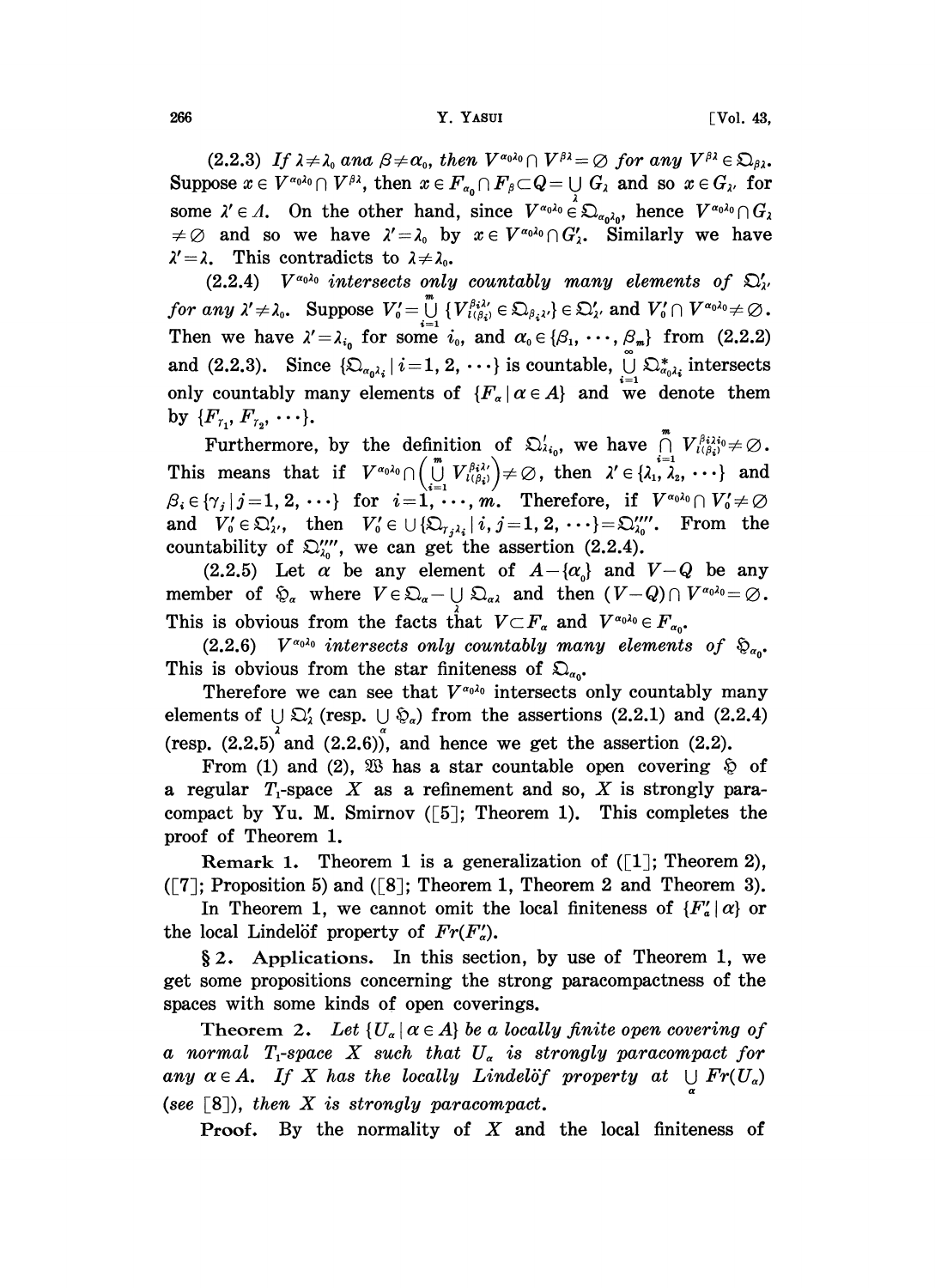${U_{\alpha} | \alpha \in A}$ , there exists an open covering  ${V_{\alpha} | \alpha \in A}$  of X such that  $\bar{V}_\alpha \subset U_\alpha$  for any  $\alpha \in A$ . Since X has the locally Lindelöf property at  $\bigcup Fr(U_\alpha)$ , there exists an open neighborhood  $V(x)$  of x with the Lindelöf closure such that  $V(x) \cap \bar{V}_a = \emptyset$  for each  $x \in Fr(U_\alpha)$ .

Now, let  $H_{\alpha} = \overline{U}_{\alpha} - \bigcup_{x \in \text{Fr}(U_{\alpha})} V(x)$  for each  $\alpha \in A$ , then  $H_{\alpha}$  is closed<br>in X and  $\overline{V}_{\alpha} \subset H_{\alpha} \subset U_{\alpha}$ . Therefore there exists an open set  $G_{\alpha}$  such that  $H_{\alpha} \subset G_{\alpha} \subset \overline{G}_{\alpha} \subset U_{\alpha}$ . Then it is easily seen that  $\overline{Fr}(G_{\alpha}) \subset \bigcup_{x \in Fr(U_{\alpha})} V(x)$ for any  $\alpha$ , and so  $Fr(G_{\alpha})$  has the locally Lindelöf property for any  $\alpha \in A$ .

Thus we can get the locally finite closed covering  $\{G_\alpha \mid \alpha \in A\}$ of X such that  $\bar{G}_\alpha$  is strongly paracompact and  $Fr(G_\alpha)$  has the locally Lindelöf property for any  $\alpha \in A$ . Consequently X is strongly paracompact by Theorem 1.

Theorem 3. Let  $\{U_a\}$  be a locally finite open covering of a regular  $T_1$ -space X such that  $U_a$  is strongly paracompact for any  $\alpha$  and  $Fr(U_\alpha)$  has the Lindelöf property. If X has the locally Lindelöf property at  $\bigcup Fr(U_\alpha)$ , then X is strongly paracompact.

**Proof.** By A. Okuyama  $([3]$ ; Theorem 1), X is normal, and hence  $X$  is strongly paracompact by Theorem 2.

Theorem 4. Let  $\{G_{\alpha} | \alpha \in A\}$  be a locally finite open covering of a normal T<sub>1</sub>-space X and there exists an open set  $H_\alpha$  such that  $Fr(G_{\alpha})\subset H_{\alpha}\subset \bar{H}_{\alpha}$  for each  $\alpha \in A$  and  $\bigcup (\overline{G_{\alpha}-H_{\alpha}})=X$ . If  $Fr(H_{\alpha})$ has the locally Lindelöf property and  $\ddot{G}_\alpha$  is strongly paracompact for any  $\alpha \in A$ , then X is strongly paracompact.

**Proof.** For each  $\alpha \in A$ , let  $F_{\alpha} = \overline{G_{\alpha} - H_{\alpha}}$ , then  $\{F_{\alpha} | \alpha \in A\}$  is a locally finite closed covering of  $X$ . Furthermore, it is easily seen that  $F_{\alpha} \subset G_{\alpha}$  and  $Fr(F_{\alpha}) \subset Fr(H_{\alpha})$  for any  $\alpha \in A$ . Therefore, since  ${F<sub>a</sub>}$  clearly satisfies the hypotheses in Theorem 1, this completes the proof.

Remark 2. Theorem 2 is a generalization in our previous note ([8]; Theorem 4) and, Theorem 3 is a generalization of  $(1]$ ; Theorem 5) from the point of view of obtaining only the strong paracompactness of a space.

In Theorem 4, we assumed the normality of  $X$  instead of regularity of  $X$ , but we can omit or weaken some conditions in A. Okuyama's Theorem ([3]; Theorem 2).